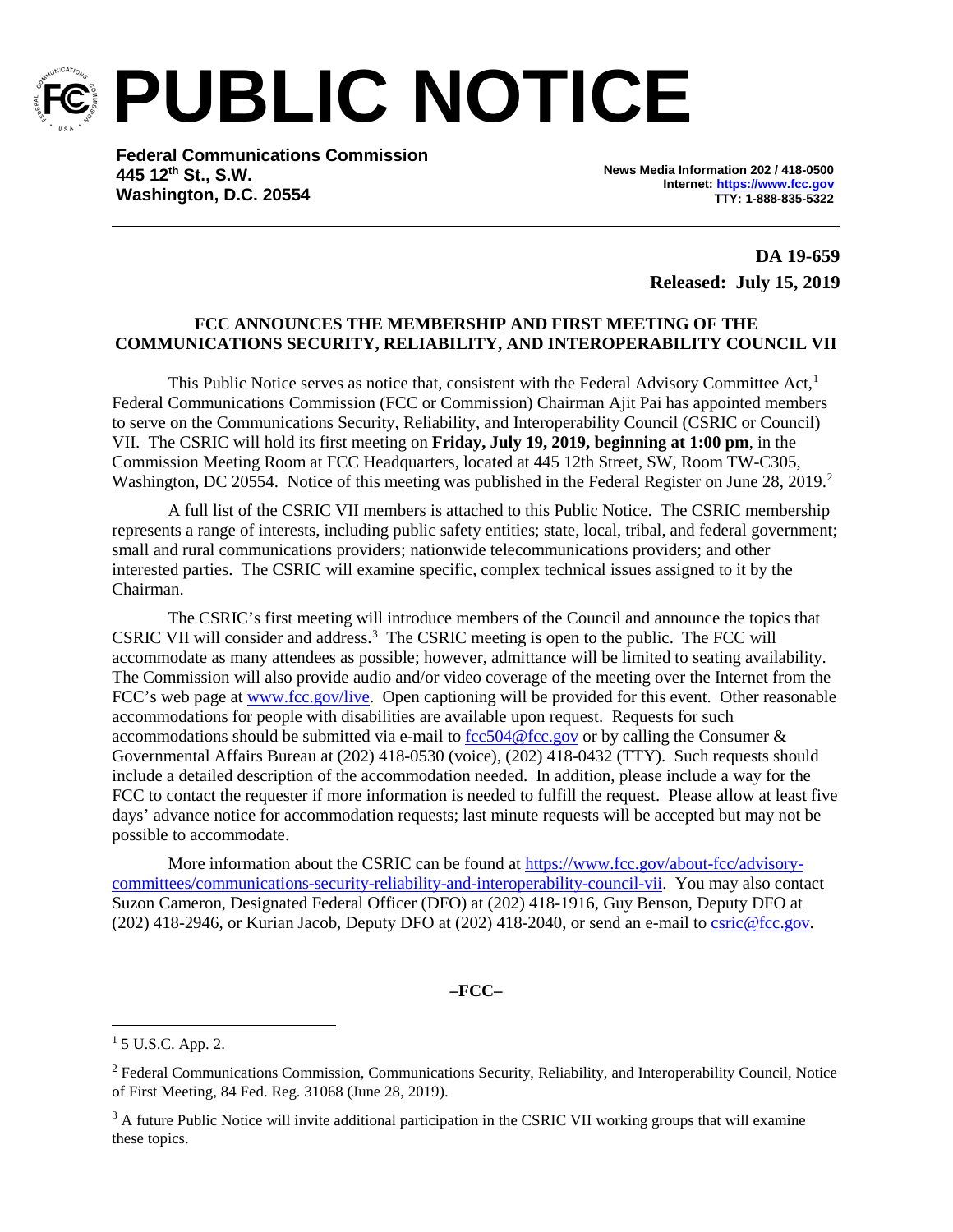## **COMMUNICATIONS SECURITY, RELIABILITY, AND INTEROPERABILITY COUNCIL VII**

Suzon Cameron, Designated Federal Officer Guy Benson, Deputy Designated Federal Officer Kurian Jacob, Deputy Designated Federal Officer

## **Chair:**

Charlotte Field, Senior Vice President *Charter Communications*

## **Members:**

Brandon Abley, Technical Issues Director *National Emergency Number Association (NENA)*

Mark D. Annas, Emergency Services Administrator *City of Riverside Fire Department – Office of Emergency Management*

Mary A. Boyd, Vice President, Government Regulatory Affairs *West Safety Services*

Wade Buckner, Chief *Southside Fire & Rescue, International Association of Fire Chiefs* 

Brian K. Daly, Assistant Vice President *AT&T Services, Inc.*

Gerald "Jay" English, Chief Technology Officer *Association of Public-Safety Communications Officials-International, Inc. (APCO)*

Laurie Flaherty, Coordinator, National 911 Program *U.S. Department of Transportation, National Highway Traffic Safety Administration*

Craig Fugate, Member, Board of Trustees *America's Public Television Stations (APTS)*

Robert Gessner, Chairman *ACA Connects – America's Communications Association*

James D. Goerke, Chief Executive Officer *Texas 9-1-1 Alliance*

Mark Hess, Senior Vice President, Business & Industry Affairs *Comcast Corporation*

Antwane Johnson, Director, Integrated Public Alert and Warning System (IPAWS) *Federal Emergency Management Agency (FEMA)*

Farrokh Khatibi, Director of Engineering *Qualcomm Technology Inc.*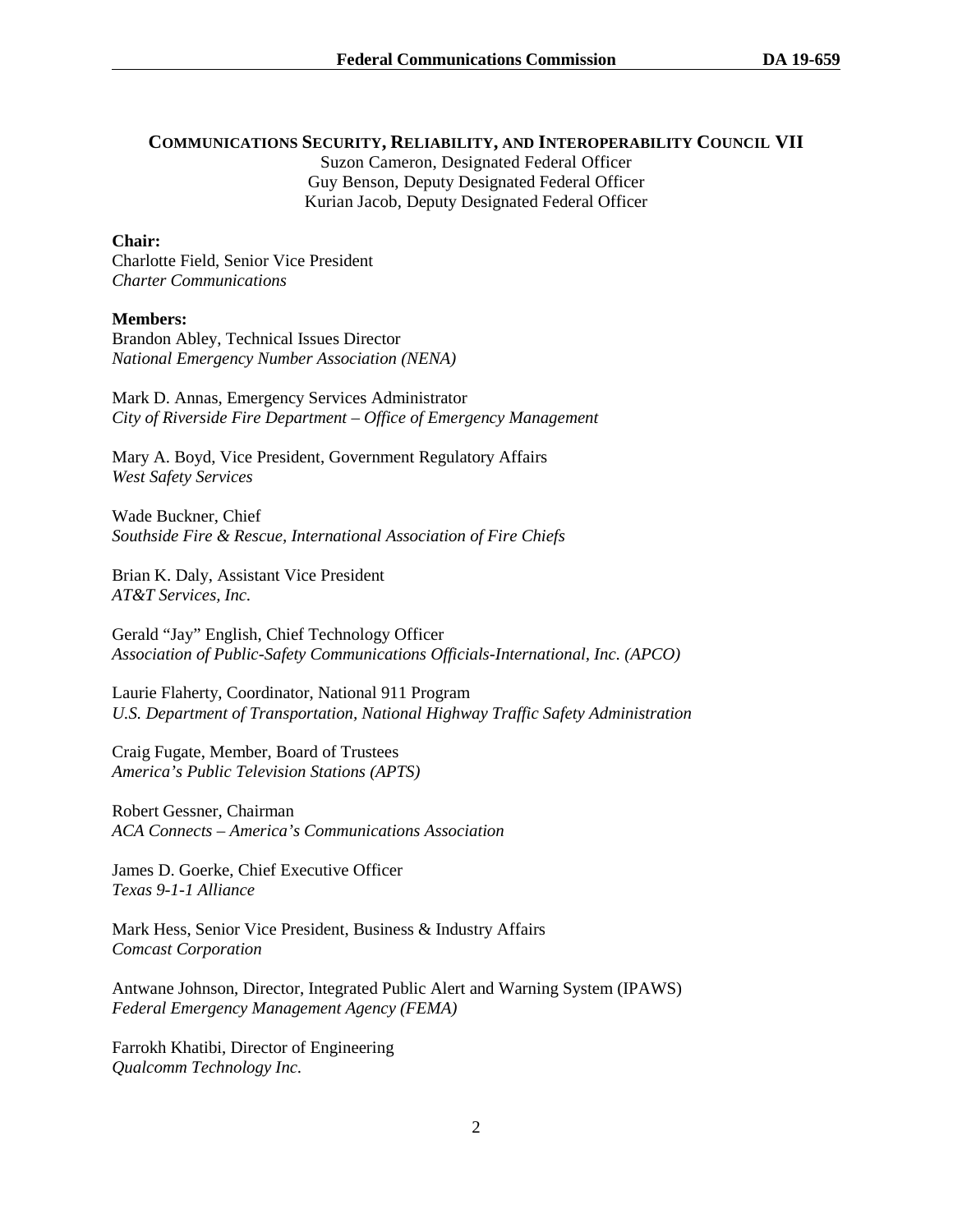Chandra Kotaru, Founder & Chief Executive Officer *Gaian Group, Advanced Warning and Response Network (AWARN) Alliance*

Jeff Littlejohn, Executive Vice President, Engineering *iHeartMedia, Inc.*

Tim Lorello, President & Chief Executive Officer *SecuLore Solution*

Michelle Mainelli-McInerney, Director, Office of Dissemination *National Weather Service* 

Danny McPherson, Executive Vice President & Chief Security Officer *Verisign*

Joe Meyer, Vice President, Network Service Assurance *Sprint Corporation*

Susan M. Miller, President & Chief Executive Officer *Alliance for Telecommunications Industry Solutions (ATIS)*

Richard E. Perlotto II, Director *The Shadowserver Foundation*

Michael Raap, Vice President, Technology Program Management & Compliance *T-Mobile*

Pat Roberts, President & Chief Executive Officer *Florida Association of Broadcasters*

Jeff Robertson, Senior Vice President *RapidSOS*

Travis Russell, Director of Telecommunications Cyber Security *Oracle Communications*

Francisco Sanchez Jr., Emergency Management Coordinator *Harris County Texas, Office of Homeland Security & Emergency Management*

Dorothy Spears-Dean, Public Safety Communications Coordinator *Virginia Information Technologies Agency*

Lee Thibaudeau, Chief Technical Officer & Vice President of Engineering *Northeast Communications of Wisconsin, Inc. d/b/a Nsight*

Brian Trosper, Vice President, System & Maintenance Engineering *Verizon* 

Steve Watkins, Executive Director, Strategic Technology Policy *Cox Communications*